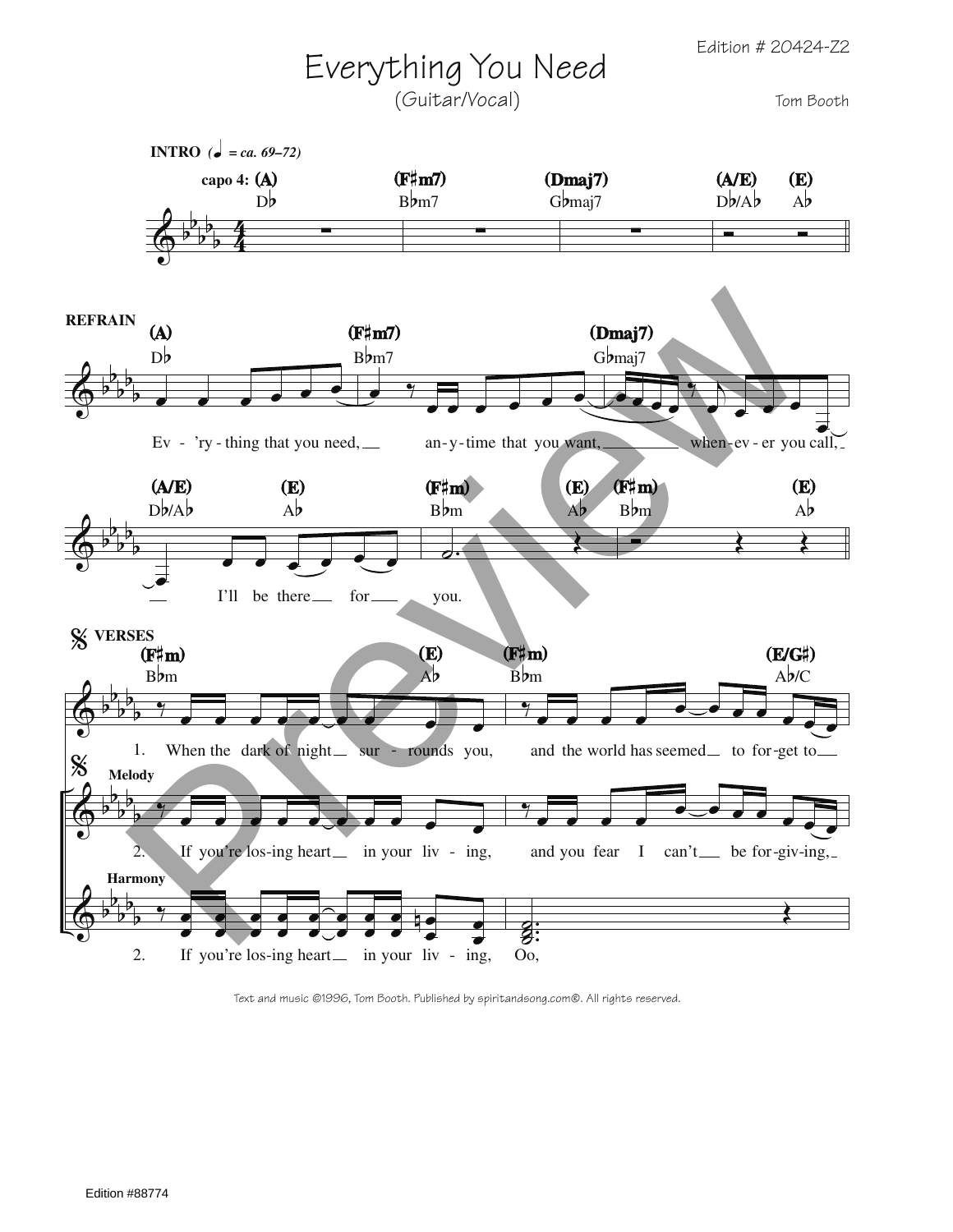

Edition # 20424-Z2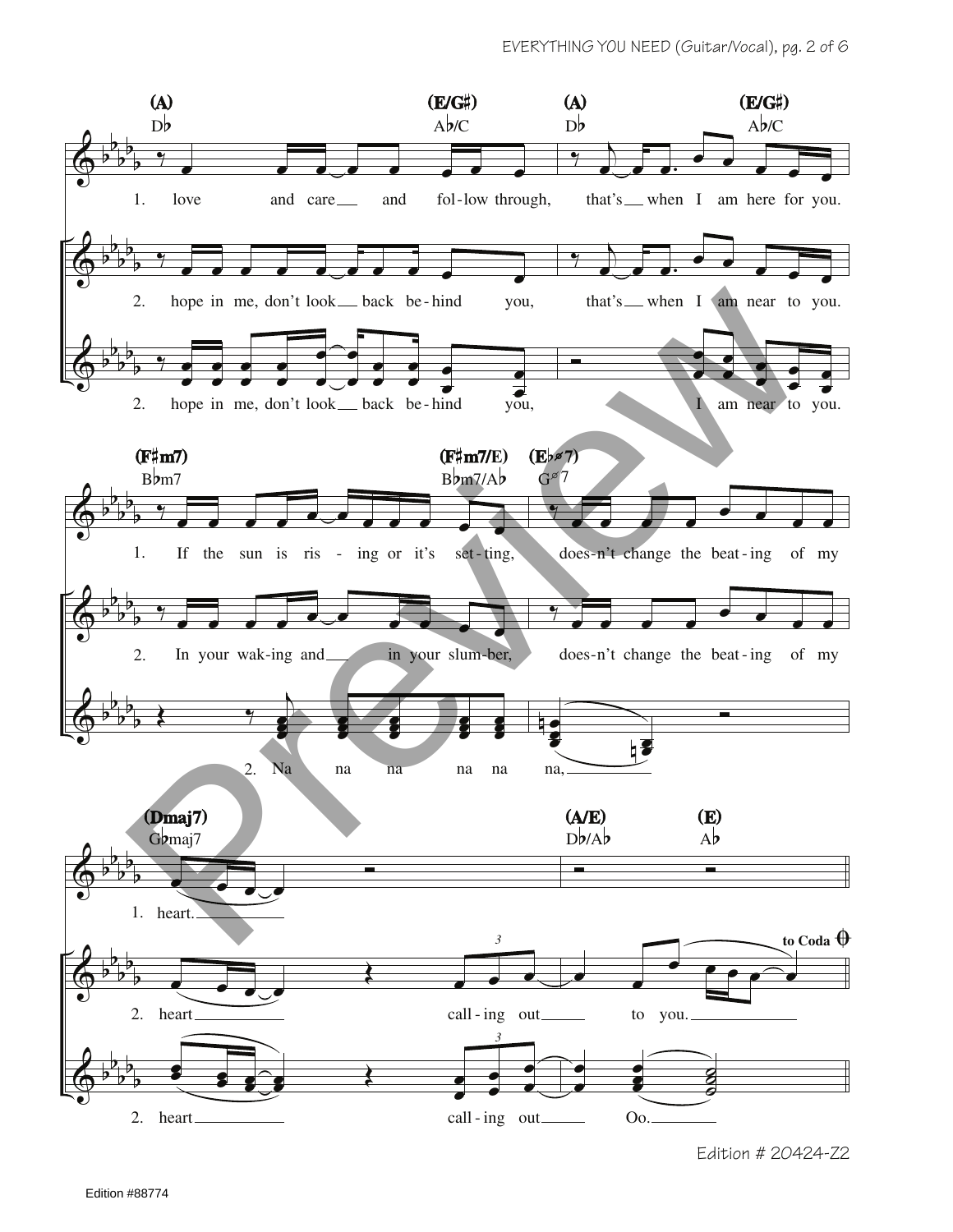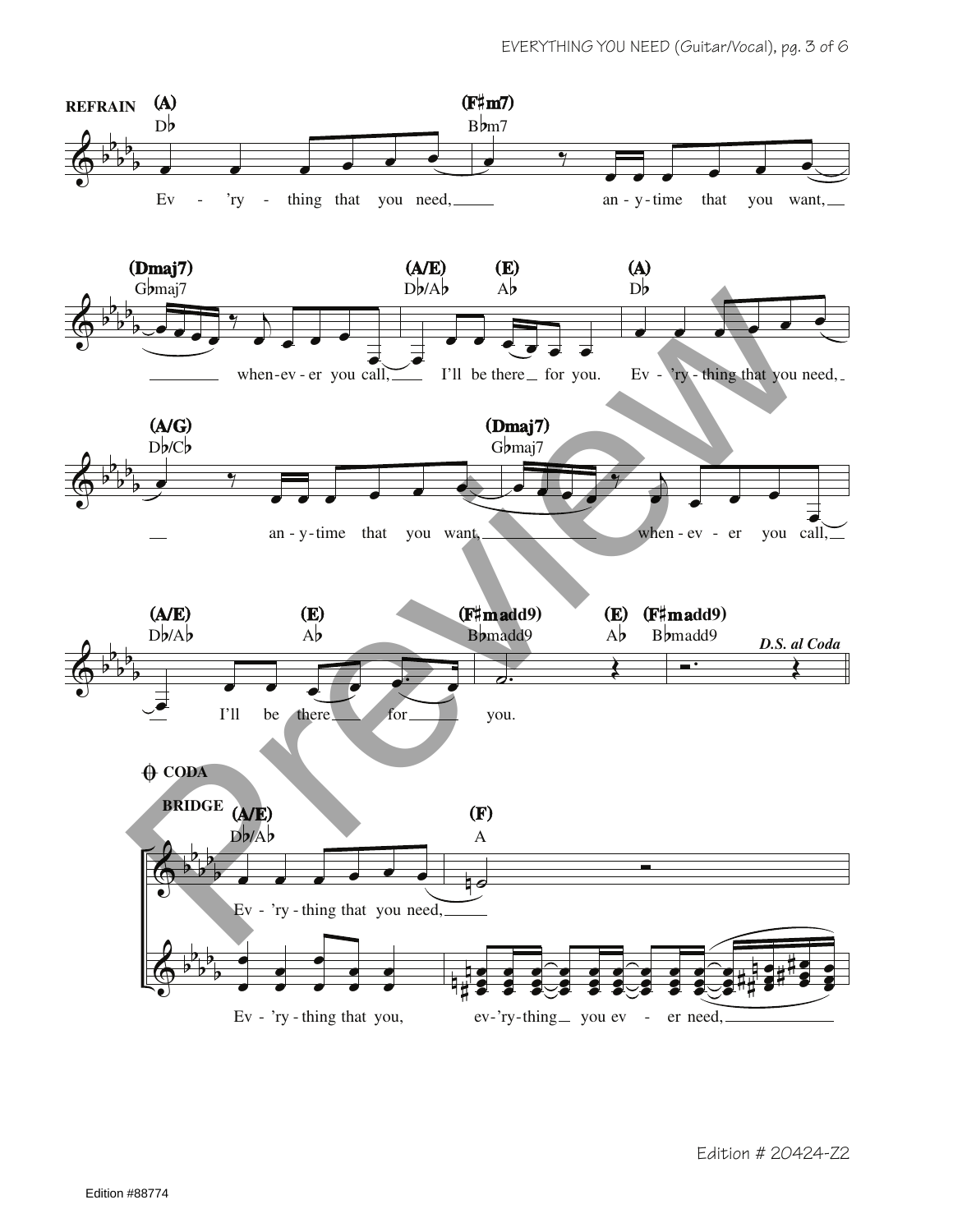

Edition # 20424-Z2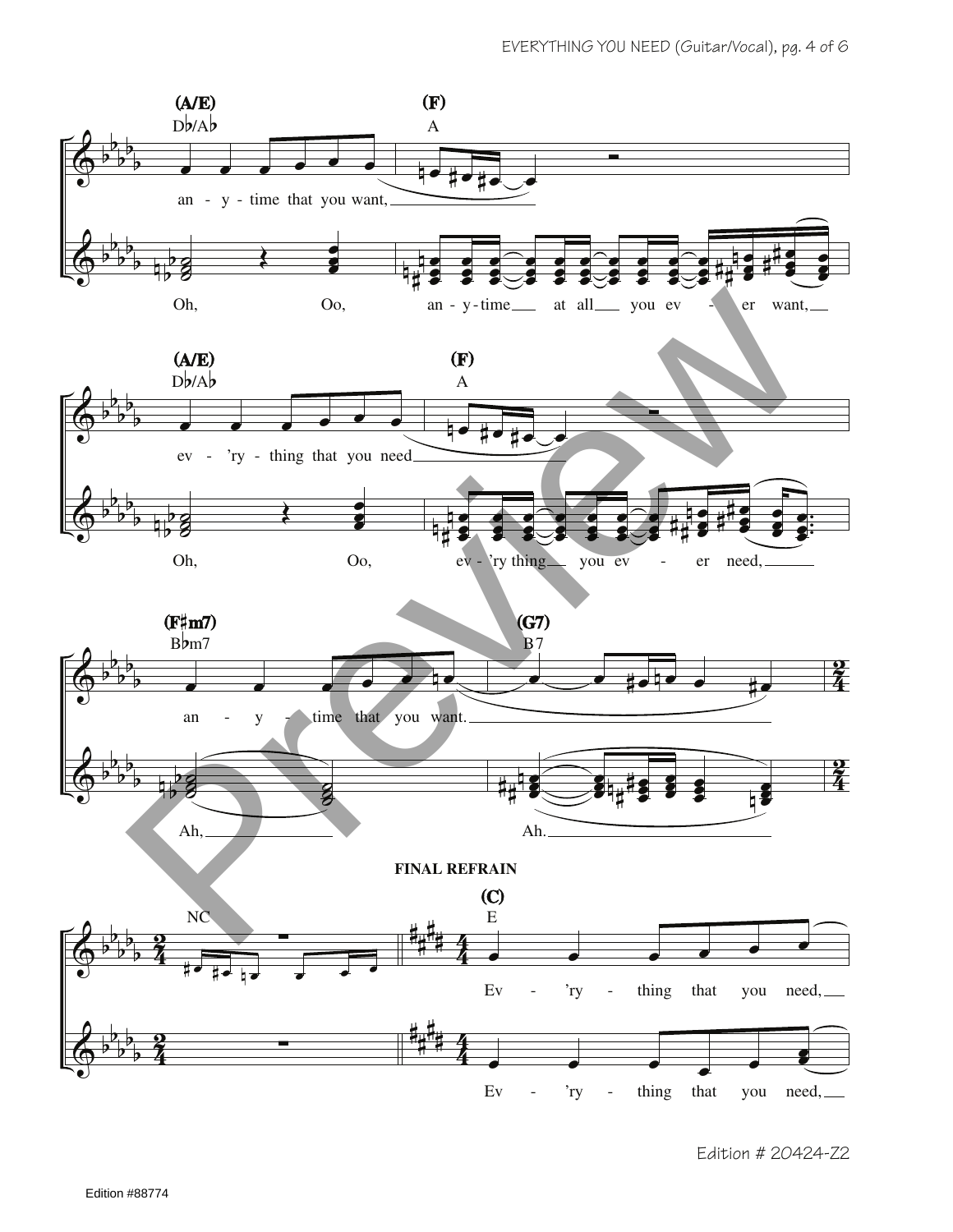